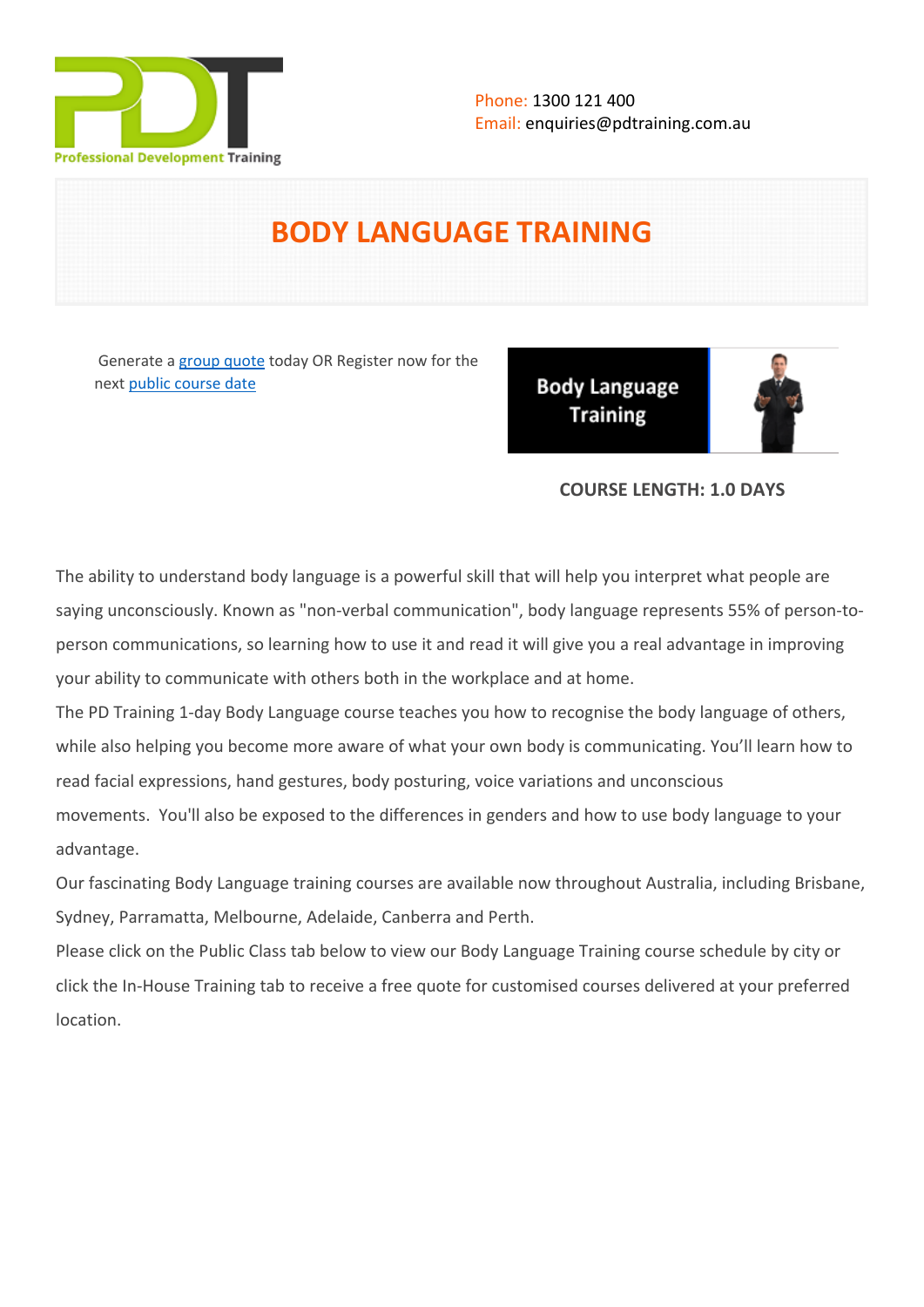#### **BODY LANGUAGE TRAINING COURSE OUTLINE**

#### **FOREWORD**

The ability to interpret body language is a skill that will enhance anyone's career. Body language is a powerful, subconscious form of communication, and just like any other form of communication, it can be improved with practice. Whether in sales or management, it is essential to understand the body language of others and to know exactly what your own body is communicating.

This intriguing professional development training course will teach you the secrets of how to identify what people are really thinking and feeling as expressed by their body posturing, hand gestures and facial expressions. There are also cultural differences to take into consideration as some cultures have very vivid and wild gesturing while others are very sombre and reserved. There are also gender-related body language patterns that require consideration too.

### **OUTCOMES**

#### **In this course participants will:**

- Understand the range of nonverbal behaviours that comprise 'body language'
- Understand the nuances of handshakes and touch
- Understand how your personal style influences your body language
- Match body language to words
- Know how to read facial expressions
- Interpret common gestures
- Interpret eye contact
- Understand power poses
- Know the sign of a fake smile and when someone is lying to you
- Understand the differences in body language across cultures

#### **MODULES**

#### **Lesson 1: Meet The Ics Family**

- Meet the Family
- Mr Proxemics
- Mrs Haptics
- Cousin Vocalics
- Uncle Chronemics
- Godfather Kinesics
- Reflection

# **Lesson 2: Becoming Who You Want To Be**

- Aligning Verbal and Non-Verbal Communication
- Body Language and Emotion
- Common Gestures
- Reflection